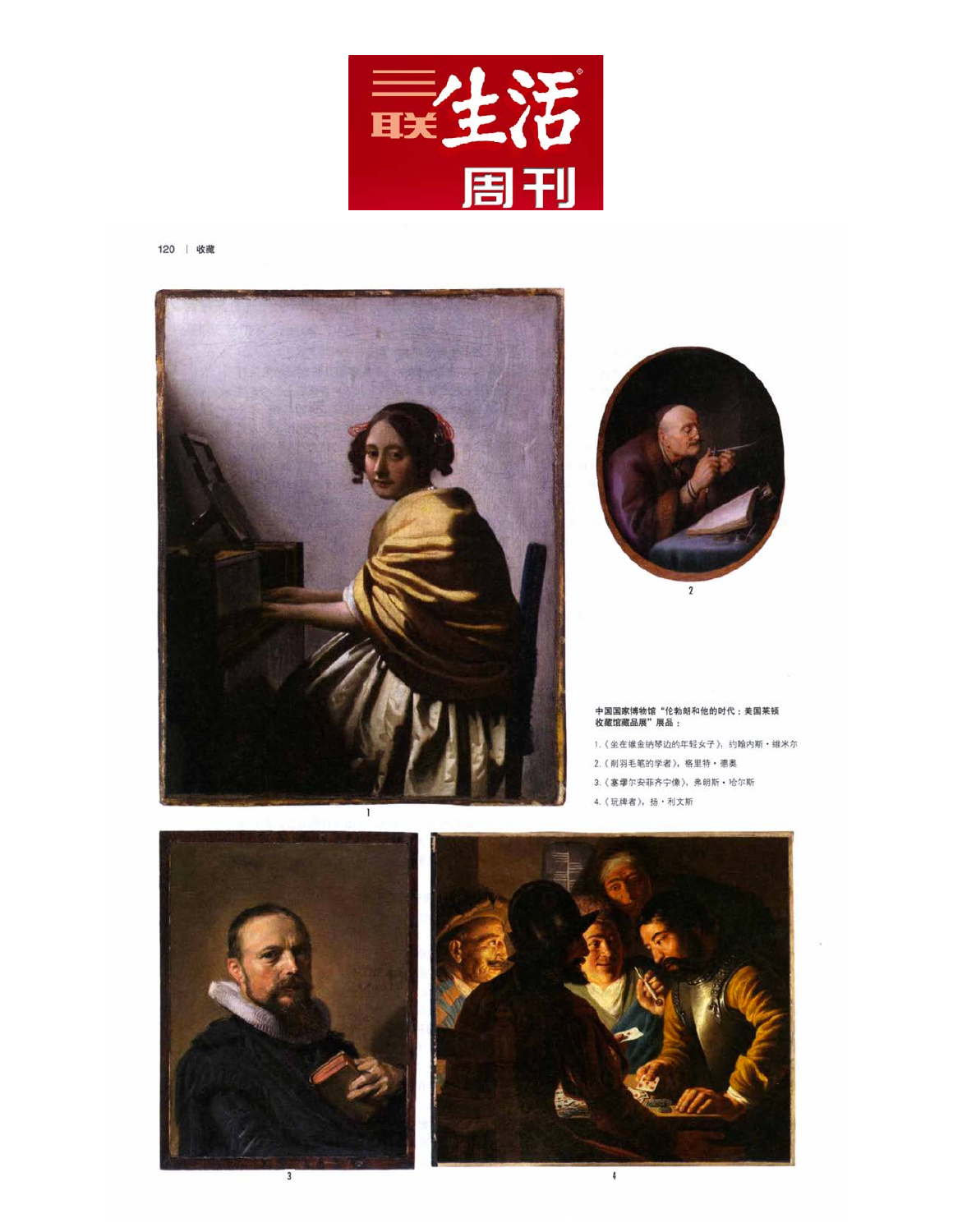## 从伦勃朗到维米尔, 他收藏了一个荷兰黄金时代

文/薛芃

拥有13幅伦勃朗作品和1幅维米尔作品,却没 有一个固定的私人收藏空间, 莱顿收藏开拓了一种 前卫另类的"收藏成功学"。

## 伦勃朗和他的时代

中国国家博物馆正在举办的"伦勃朗和他的时 代:美国莱顿收藏馆藏品展"中, 维米尔 (Johannes Vermeer)的《坐在维金纳琴边的年轻女子》成为重 中之重。尺幅很小, 这是维米尔一贯的风格, 画面 细腻、温情、明亮、有瞬时感, 带着深深的 17 世纪 荷兰黄金时代的印记, 让人驻足。

维米尔是个充满神秘感和自带话题性的艺术 家,一是有关他的记载的确不多,很多经历无从考证: 二是目前能确认为维米尔真迹的作品不过34幅,大 多收藏于全球国家级的博物馆和美术馆里。美国莱 顿收藏的这幅, 创作于17世纪70年代, 是唯一一 幅由私人收藏的维米尔作品。

了解17世纪的荷兰,绘画是最便捷和直观的 入口。

1609年尼德兰革命, 是历史上第一次成功的资 产阶级革命。在欧洲诸国还处于封建专制制度统治 中时, 荷兰共和国己成为当时欧洲最发达、最先进 的国家。市民阶层兴起,他们喜欢用绘画来装点室 内,艺术在那里开始摆脱宗教和宫廷的束缚,走向 世俗生活。"在市镇厅和其他公共场所, 在孤儿院和 农舍, 在贵族和市民的住宅里, 总之, 除了教堂以 外, 绘画作品无处不在。"当大多数学者将当时活跃 的艺术品市场归结于"满足对美的渴望"时, 荷兰 历史学家赫伊津哈 (Johan Huizinga) 却指出这不 过是后来人把自己的审美观注入了当时荷兰人的脑 子, 在他看来, "更重要的是对万物实在性和重要性 不可动摇的信念, 对生活的挚爱和对环境的兴趣"。 17世纪"荷兰画派"最大的特点就是现实性,或者 说是真实,又充满神秘的影射。

这一时期的荷兰绘画也因此成为收藏家们 的热爱。2003年, 托马斯·卡普兰(Thomas S. Kaplan)和妻子达芙妮·莉卡纳第·卡普兰 (Daphne Recanati Kaplan) 共同成立了莱顿收藏(The Leiden Collection), 是目前全球规模最大的荷兰 黄金时代艺术作品私人收藏之一, 拥有超过 250 幅 该时期作品。除了这幅唯一的私人收藏的维米尔, 最让他们引以为傲的, 是伦勃朗的 11 幅油画和2幅 素描作品, 这也是国家级博物馆以外规模最大的伦 勃朗作品集合。

伦勃朗无疑是那个时代的领袖, 展览也是从他 开始的。几幅典型的"伦勃朗风格"的肖像之外, 3 幅初期的"五官感觉系列"与成熟时期风格差异很大, 显得更为难得。《结石手术(触觉的寓言)》《三位 乐师(听觉的寓言)》《失去知觉的病人(嗅觉的寓 言)》这3幅都是木版油画, 尺寸比 A4 纸还小, 作 于 1624至 1625年, 此时的伦勃朗还不到 20岁, 尚 未从家乡莱顿搬到阿姆斯特丹。其中《昏迷中的病人》 是目前已知最早有伦勃朗亲笔签名的画作。这一系 列人物表情夸张, 有点讽刺画的意味, 但己有笔法 粗狂、笔触明显的伦勃朗风格雏形。不过相对程式 化的色彩和光影运用, 还是能看出这出自一个年轻 人之手。

无论是在展览中还是对于莱顿收藏本身, 伦勃 朗的这十余幅作品都是最核心的, 也是最吸引观众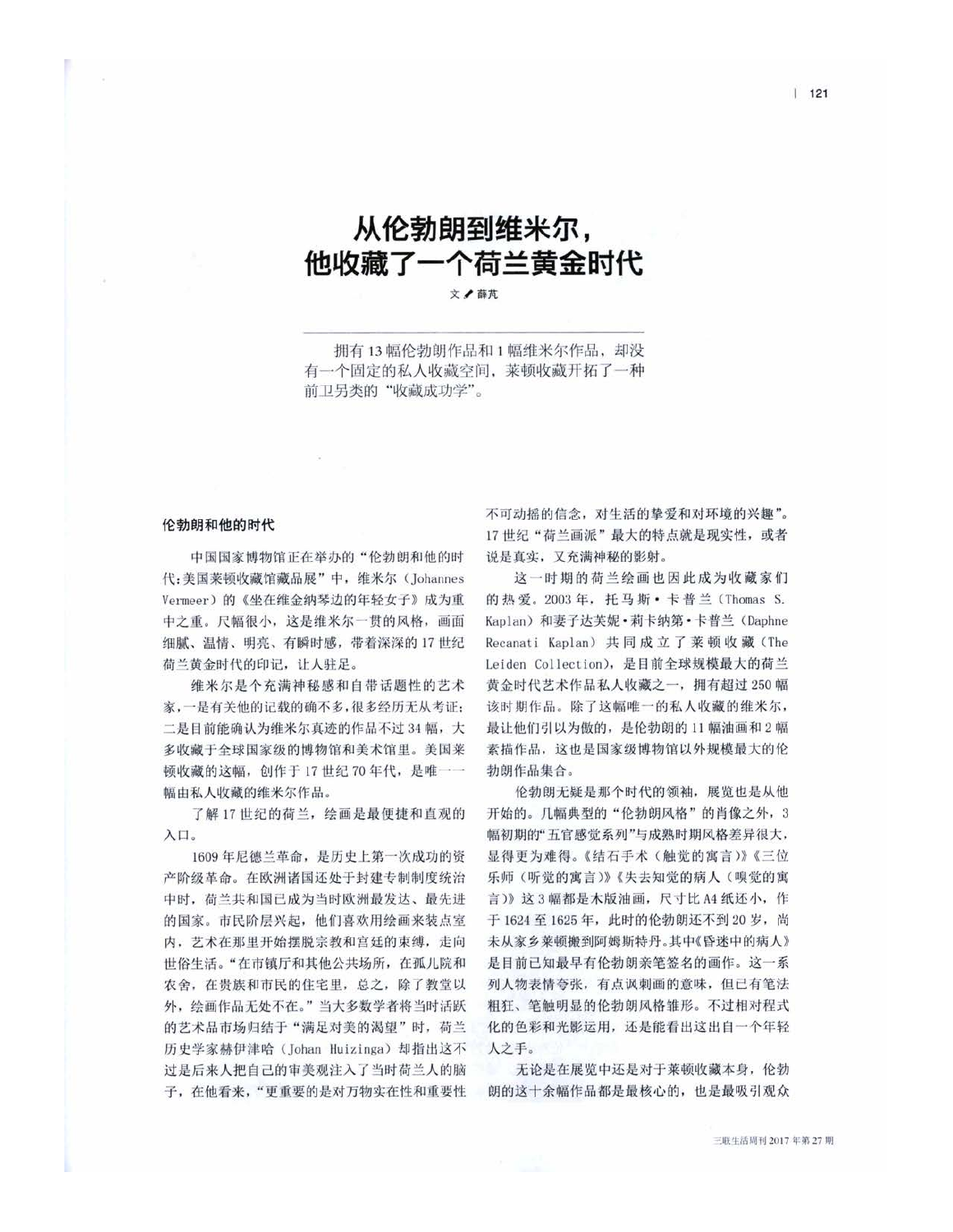目光的。不过要把它们放在整个辉煌的17世纪荷兰, 更像是一个引子,去开启一个时代和一种新的"主 义", 或者说起到定海神针的作用。

托马斯在接受本刊专访时, 也一再强调"莱 顿收藏并非孤立地展现伦勃朗的个人艺术成长轨 迹, 相反, 它还将画家置于同时代艺术创作的更大 语境中,形成对话",这其中包括伦勃朗在阿姆斯 特丹的老师彼得·拉斯特曼 (Pieter Lastman)、 乌特勒支拉卡拉瓦乔画派的亨德里克·特·布鲁根 (Hendrick ter Brugghen), 以及他的同辈画家、 既是朋友又是对手的扬·利文斯(Jan Lievens)。 伦勃朗工作室的学生和助手更是集体亮相, 从第 一个学生、精细画家格利特·德奥(Gerrit Dou) 极其写实、有触感的画风到后期学生浓烈的表现主 义手法, 可以看出这些人所受到的伦勃朗的影响以 及其中变化。

卡雷尔·法布里蒂乌斯(Carel Fabritus)的《夏 甲与天使》是其中重要的一幅。法布里蒂乌斯是伦 勃朗最赋天资的学生,但在32岁时丧生于代尔夫特 的一场火药爆炸, 仅有少量画作存世, 已被确认出 自他手的有13幅。《夏甲与天使》曾经归属奥地利 的顺波恩一布赫海姆收藏长达 250 多年,并且长期 被认为是伦勃朗的作品,直到作品将被出售时,人 们才在左下角很不起眼的位置发现了法布里蒂乌斯 的签名。这也是他13件存世作品中唯一由私人收藏 的一幅。

这又引发出另一个问题,也是收藏领域的一个 永久性话题, 即作品归属问题, 它牵涉作品考据、 鉴定、释义和审美鉴赏等许多方面。这放在伦勃朗 身上则出现了两层含义:一是同时代的模仿和代笔, 二是后世造假的情况层出不穷。实际上, 早在1968 年, 荷兰国家科学院就启动了一项艺术研究项目"伦 勃朗研究计划"(Rembrandt Research Project)。 这项计划原本打算对荷兰黄金时代画家的作品进行 系统地搜集、整理、研究和鉴定, 以便为整个艺术 和文化市场提供确凿的判断标准。然而, 计划并没 有实现预期效果, 反而让艺术市场产生了前所未有 的焦虑: 20世纪初, 艺术史学家霍夫斯泰德·迪·格 鲁特 (Hofstede de Groot) 曾估计, 伦勃朗的作品 总数在1000幅左右,但随着"伦勃朗研究计划"的 深入, 学者们将这一数字减少到700幅, 随后又减 少到 630 幅、420 幅……该计划每年都会出版一份

调查报告, 用以更新所谓伦勃朗"真迹"的数量。

美国艺术史学家斯维特拉娜 · 阿尔珀斯 (Svetlana Alpers) 的研究一定程度上终结了这种 焦虑,"归属不明"背后的真正原因就是"艺术的生 产机制",对伦勃朗来说也就是他那个庞大的工作室, 学生、助手众多, 很多作品是由他们代之完成大部 分, 面部或手部等重要之处由伦勃朗亲笔绘制, 这 也是欧洲很多大艺术家惯用的做法。以伦勃朗为首, 他工作室的学生、追随者形成了一个"群像",这一 批人的艺术成果才真正代表"荷兰黄金时代"。

面对作品的"真伪"问题, 莱顿收藏通常采取 保守的态度。"因为市场对伦勃朗的关注非常高, 杂 音非常大, 我们会保持冷静的态度, 但同时也会相 信我们最专业的判断。"托马斯讲述了一幅真伪争议 很大的作品:《白帽女子习作》是莱顿收藏的第一 幅伦勃朗作品, 它并不是一幅正式的肖像画, 只是 为了研究如何在老妇人表情丰富的脸部运用光影。 2006年, 当这幅习作出现在艺术市场上时, 争议很 大, 质疑的声音认为并非出自伦勃朗笔下。因为画 作表面附着的颜料层比较复杂, 莱顿和鉴定团队认 为,这是伦勃朗学生后来又绘制的一个薄层,商议后, 他们把表层颜料清洗除去, 还原了表层之下的样貌, 又经鉴定, 确定是伦勃朗原作。伦勃朗采用了难度 极高的湿画法, 应该是在一天之内快速完成的, 这 种画法使人物更加灵动逼真。但也许正是由于这种 画法, 在保存上难于普通木版或布面油画, 才可能 会出现后添加的颜料层。

从伦勃朗到"精细画家",再到维米尔,从取 材自《圣经》、古代神话和寓言的历史画, 到展现日 常生活的风俗画、肖像画,中国国家博物馆的这个 展览呈现了1620 到1690年荷兰绘画的全貌。这个 时代是第一次让人们感到艺术离生活很近的一个时 代,"可以被大多数人读懂",大概是荷兰黄金时代 艺术区别于其他欧洲古典艺术的最大特征之一了。

## 收藏界的另类"成功学"

并非传承数代, 也不是用高价创造数字神话的 传奇收藏——拥有如此规模和品质的"荷兰画派" 收藏, 莱顿收藏仅用了14年时间, 可以算是收藏界 的另类"成功学"了。

命名为"莱顿", 是因为伦勃朗出生于荷兰城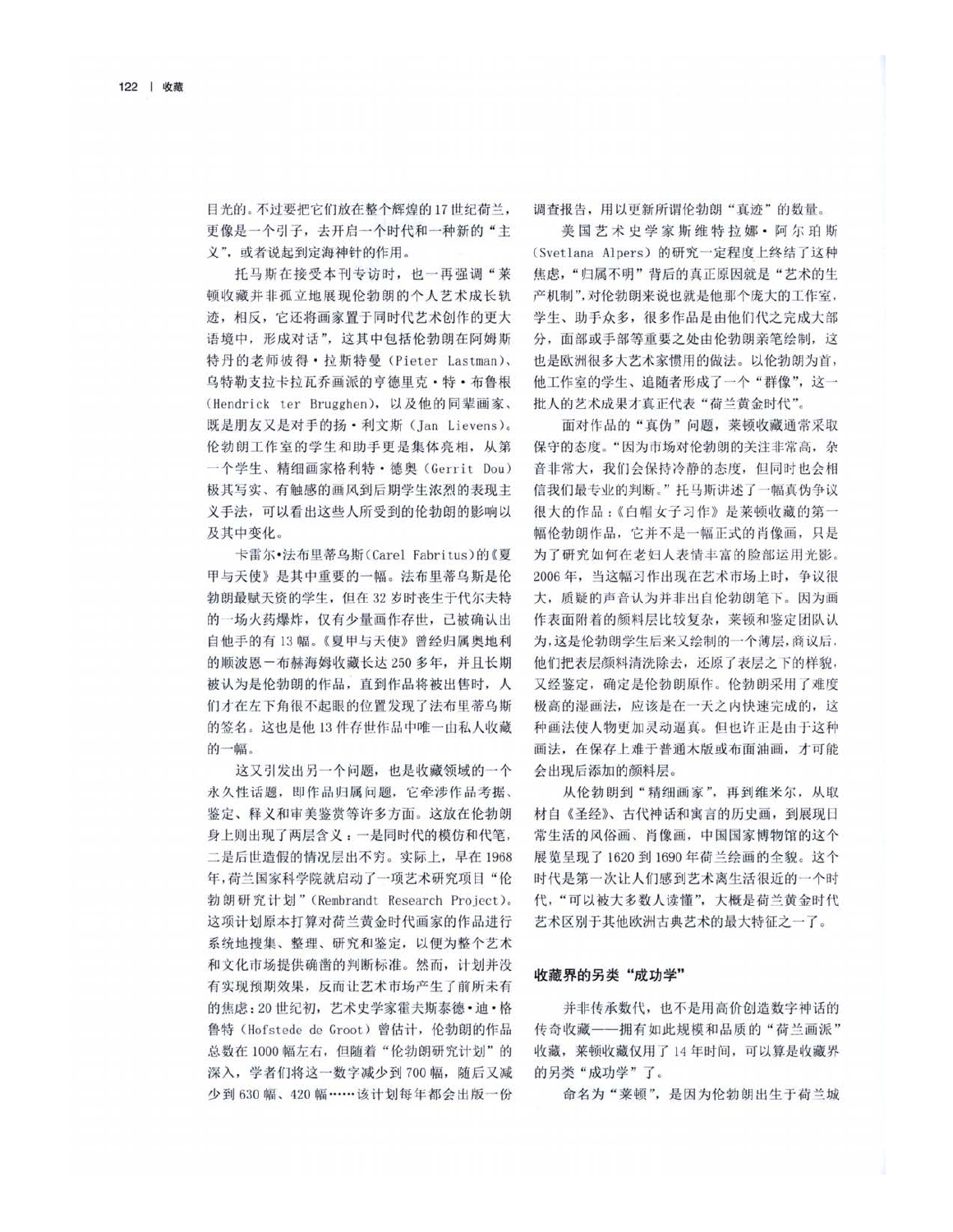







1." 莱顿 收 藏 "<br>创始人托马斯•卡<br>普兰

2. (眼部蒙上阴<br>影的自画像), 伦<br>勃明・范・莱茵

3. (书房中的女<br>神密涅瓦), 伦勃<br>明·范·莱茵

4. (腿上放着一<br>本乐谱的淑女坐<br>像), 格里特 · 德 奥

现生活周刊 2017年第27期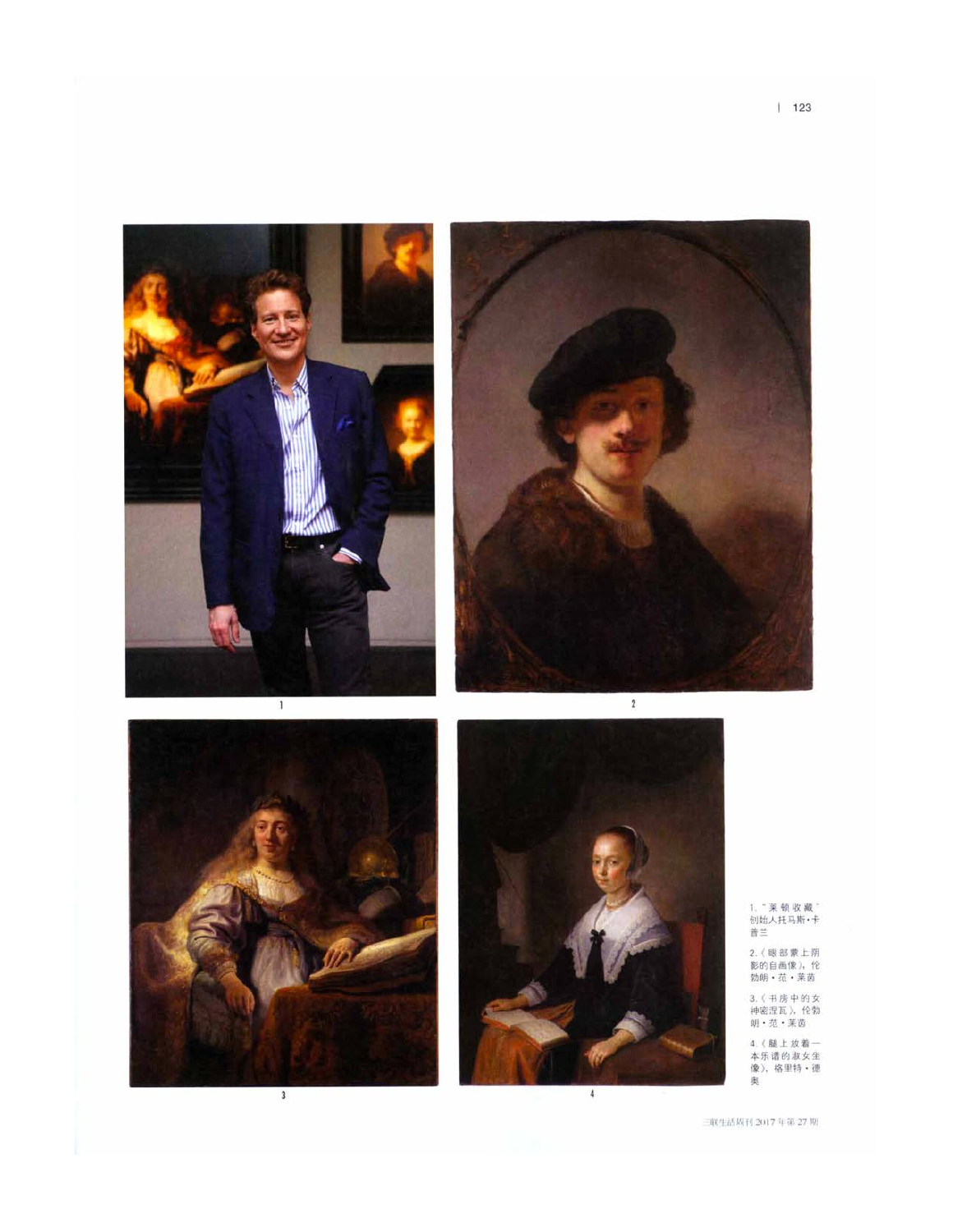"用相对低廉的价格转手自己的藏品,以 周转资金, 而我们正好在危机之前完成了一部 分资本转换, 得以在这波拍卖低潮中收到很多 喜欢的作品。"

> 市莱顿, 并且在这里开启了他早期的绘画创作。托 马斯说他自小就喜欢伦勃朗, 但后来他到瑞士和英 国牛津求学, 直到取得历史学博士学位, 专业领域 与荷兰绘画并无交集。1993年, 托马斯开始投资自 然矿产,累积了雄厚的资本。虽然喜爱艺术,但托 马斯一直没有想过要成为收藏家。很大一个原因是, 他以为最受他推崇喜爱的艺术作品---北方巴洛克 艺术黄金时代的杰作——均已被博物馆收藏。一次 偶然的机会, 他从朋友诺曼·罗森塔尔爵士(Sir Norman Rosenthal) 处惊讶地得知, 他从小喜欢的 画作, 尤其是大名鼎鼎的伦勃朗流派的作品在市面 上仍有购买渠道。

> 2003年, 托马斯和妻子达芙妮建立莱顿收藏, 开始正式进入绘画收藏领域。他们购入的第一批画作 是伦勃朗的门生格里特·德奥以及他追随者们的几件 作品。2006年,他们开始购买伦勃朗作品,它们是 素描《静卧的幼狮》和油画《白帽女子习作》。从此, 夫妇俩便开启了高速购买伦勃朗画作的旅程, 他们买 下了近年拍卖市场上出现的几乎所有伦勃朗作品。

> "当我投入, 我就全情投入。"托马斯在谈到他 的收藏之道时用了"all-in"这个词,可以体会到 他将全部筹码作为赌注的魄力, 而这成为莱顿收藏 迅速扩张的重要因素之一。

> 2007年, 托马斯卖出了之前经营的其他重要产 业,将更多资本和精力投入到艺术品收藏中。这之 后的几年中, 他们夫妇又将目光聚焦到旧约和传统 叙事主题的作品上。幸运的是,他们没有成为2008 年世界金融危机的牺牲品, 反而是其中的得利者。 托马斯谈到这次经济危机给收藏界带来的震动时说: "很多藏家为了渡过经济难关,用相对低廉的价格转 手自己的藏品, 以周转资金, 而我们正好在危机之 前完成了一部分资本转换, 得以在这波拍卖低潮中 收到很多喜欢的作品,这一点真的很幸运。"维米尔 的那幅小画,正是收藏于2008年,同时入手的还有

伦勃朗那幅《眼部蒙上阴影的自画像》。这两件作品, 即使陈列在国家级美术馆里也是格外耀眼的。

虽然拥有这么多作品的收藏, 但他们夫妇并不 像其他收藏家一样, 建立属于自己的博物馆或者将 作品挂在私人空间。托马斯说他的家里看不到一丝 收藏家的影子,墙上连一幅荷兰绘画都没有,"我怎 么好意思跟伦勃朗的绘画每时每刻生活在一起呢?" 他们在收藏方式上开拓了一种全新的模式, 称为"借 阅图库"。

莱顿收藏与全球40多家博物馆进行合作,将 作品长期放置在某一家博物馆展出或存放, 直到有 其他博物馆或美术馆有意借展时, 再运送给下一个 博物馆,这些长期合作的博物馆包括纽约大都会艺 术博物馆、美国盖蒂艺术中心博物馆、波士顿美术 馆笔。

因此, 莱顿收藏其实是一个很小的机构, 核心 成员很少,更多采取的是与其他机构合作的方式, 比如, 与专业机构或大学合作讲行真伪的鉴定, 作 品的清洗、修复和保护, 在这些细化层面, 他们非 常倚重行业内的专业人士。在购得法布里蒂乌斯的 《夏甲与天使》后, 莱顿收藏就一直将这幅作品委托 给大都会艺术博物馆, 由他们负责作品的日常维护 和修复,博物馆获得的"回报"是长期展出这件作品。 这种前卫的收藏模式,简单来说,就是莱顿拥有作 品的所有权, 然后将使用权和展出权交给 40 多家合 作博物馆,节省了日常维护的大笔开销,形成一种"性 价比"很高的收藏模式。

与拥有这么多珍贵作品相比,"借阅图库"的 模式似乎让他们夫妇更有成就感, 托马斯曾说:"透 过历史的镜头, 我们能献给伦勃朗和那些我们珍爱 的艺术家们最好的礼物, 便是在全球范围内激发公 众对他们灿烂遗产更大的兴趣。这不仅局限于收藏 领域, 而是让更多人得以了解, 这些古老大师艺术 杰作作为西方文明和普世价值观的基石所具备的重 要意义。"

2016年之前, 莱顿收藏几乎都以匿名的形式借 出藏品, 但久而久之, 这种匿名方式反而会让作品 产生一些无谓的争议。2017年初, 他们第一次将藏 品集合了30多幅, 在卢浮宫进行公开展出, 希望呈 现出一个荷兰黄金时代的微缩景观。此次在中国国 博的展览, 是他们全球的第二次亮相。2

(本文图片由莱顿收藏提供)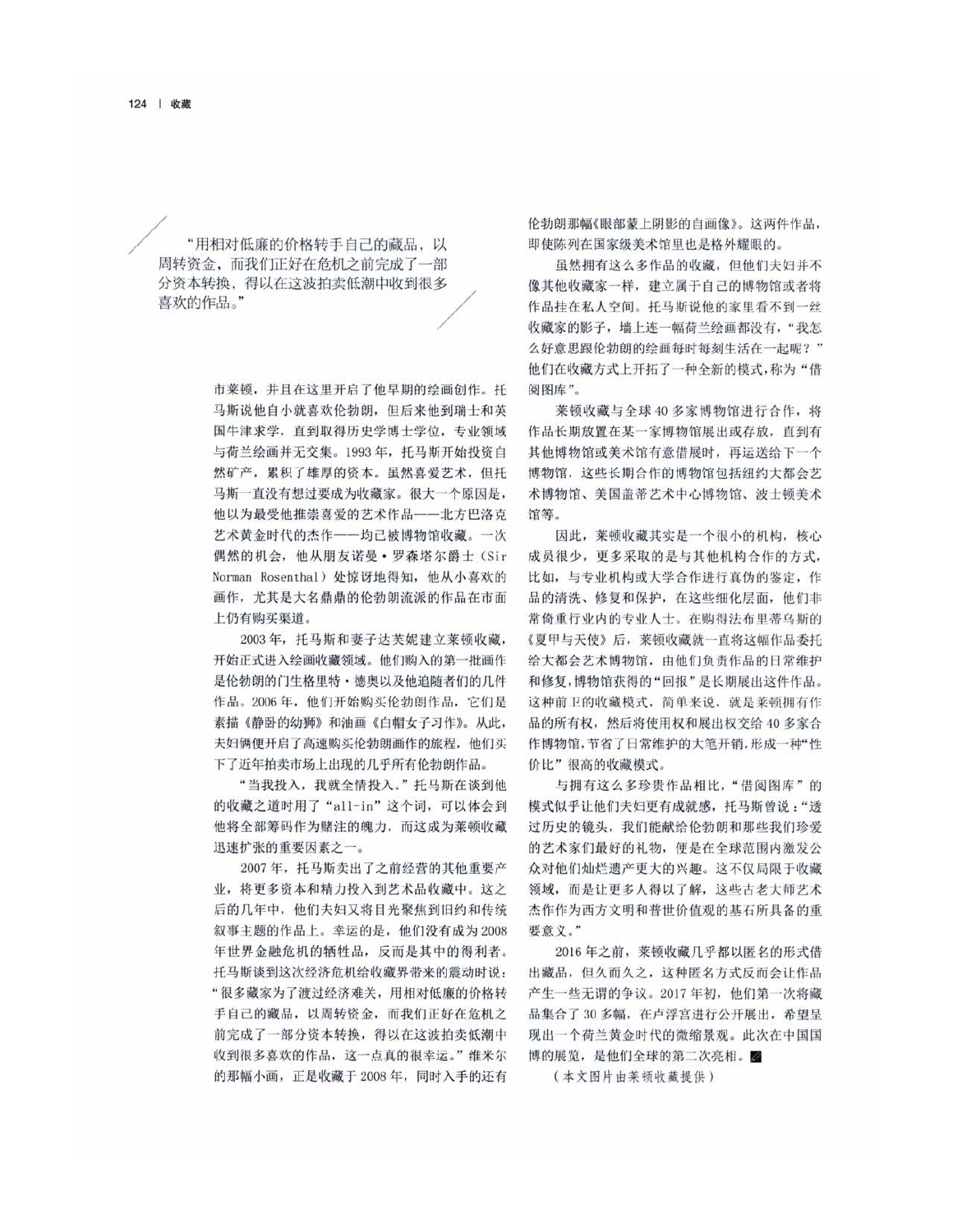**"From Rembrandt to Vermeer, He Collected the Dutch Golden Age"**

*With thirteen Rembrandts and one Vermeer, but no particular private collection space, The Leiden Collection has established an* avant-garde *alternative to "successful collecting".*

*Rembrandt and His Time*

"Rembrandt and His Time", an exhibition by the American Leiden Collection, is being held at the National Museum of China. In this collection, *Young Woman Seated at a Virginal* by Vermeer is the main attraction with people stopping by and lingering. This small picture adopts a similar style to Vermeer's other paintings – delicate, warm and bright, depicting the immediacy of his scenes, with a deep imprint of the seventeenthcentury Dutch Golden Age.

Vermeer is full of mystery and often the center of people's discussions. One of the reasons why is simply that so little – if at all verifiable – is known about him; another reason is that only thirty-four works are officially recognized as authentic Vermeers, most of which are held in national museums and art galleries around the world.

*The most direct and visual way to understand Holland in the seventeenth century is through its paintings.*

The revolt of the Netherlands (Dutch Revolt) was the first case in history of a successful bourgeois revolution. While most European countries were still under the rule of feudal autocracy, the Dutch Republic had become the most advanced country in Europe at that time. With the rise of townspeople who enjoyed decorating their interiors with paintings, art began to free itself from the shackles of religion and court, and walked into ordinary people's lives. "From town halls and other public places to orphanages and cottages, from the houses of nobility to those of ordinary people, paintings were everywhere except churches." When most scholars attributed such an active art market to the "desire for beauty", Dutch historian Johan Huizinga pointed out that this phenomenon actually represented modern people trying to use their own aesthetic standards in order to imagine the then Dutch mind. In his view, "what matters most is the unshakable belief in the reality and importance of all things; the love for life and interest in the environment around". The most significant features of the seventeenth-century "Dutch School" were indeed realism and mysterious innuendo.

The Dutch paintings of this period have thus become the passion of collectors. In 2003, Thomas S. Kaplan and his wife, Daphne Recanati Kaplan, started The Leiden Collection – today one of the world's most important collections of the Dutch Golden Age, comprising over 250 works from the period. In addition to the only privately owned Vermeer, what the Kaplans are most proud of are the eleven oil paintings and two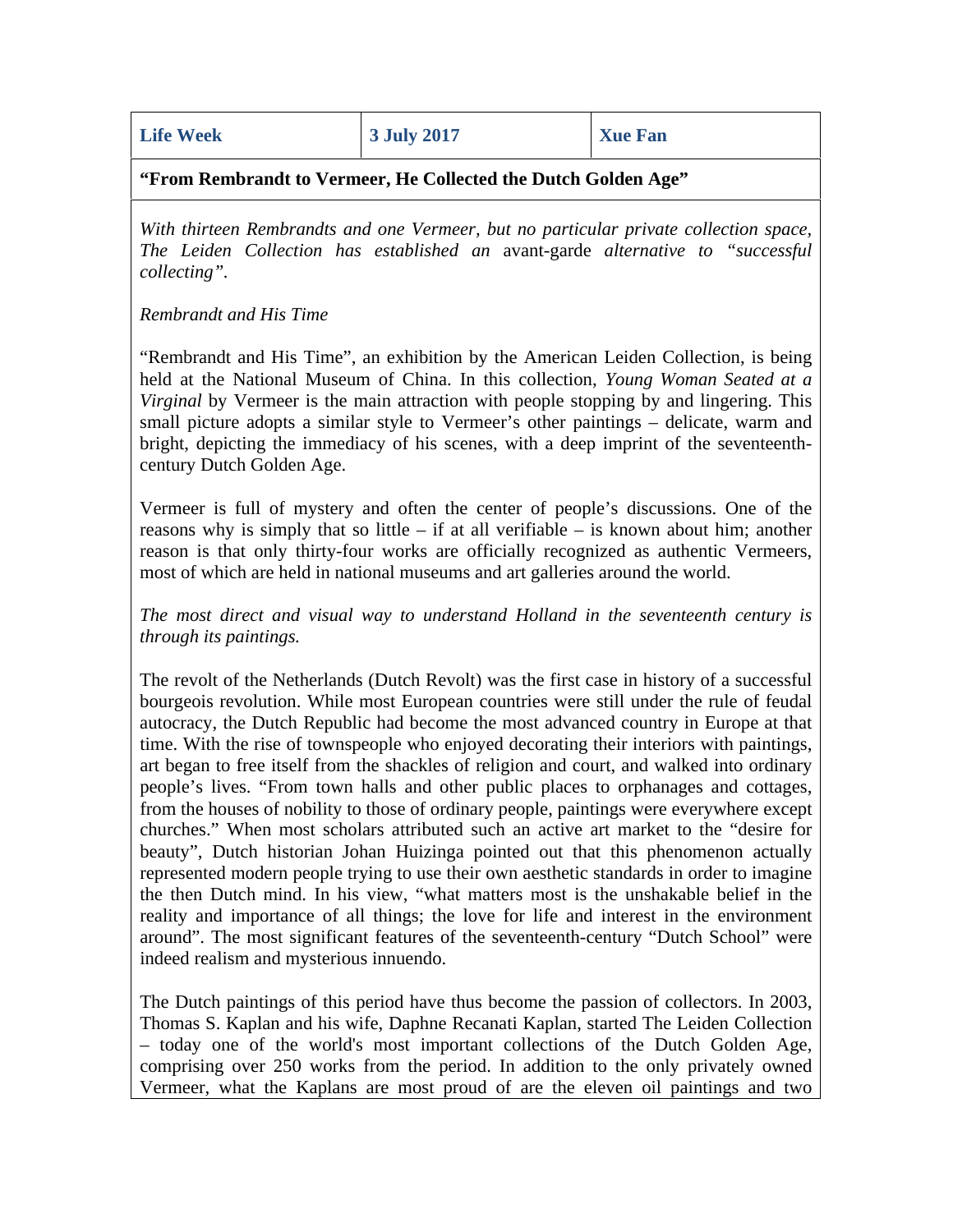sketches by Rembrandt, which represents the single largest collection of works by the Dutch master outside of national museums.

Rembrandt was undoubtedly the leader of that  $era - in$  fact, the exhibition begins with him. In addition to several typical "Rembrandt style" portraits, the three paintings belonging to the early period "The Series of the Five Senses" stand out quite clearly from those of the mature period in terms of style – making them even more precious. *Stone Operation (Allegory of Touch)*, *Three Musicians (Allegory of Hearing)*, and *Unconscious Patient (Allegory of Smell)*, are all oil paintings smaller in size than an A4 piece of paper. They were painted between 1624 and 1625, when Rembrandt was but a teenager and still living in Leiden. *Unconscious Patient (Allegory of Smell)* is the earliest signed picture of the master. The painting depicts the characters' exaggerated expressions with humorous strokes. But the coarse brushwork and obvious strokes are evidence of the early Rembrandt style. From the stylized colors and the use of light and shadows, one can nonetheless tell that they were produced by a young man's hand.

*These works by Rembrandt represent the core of both the exhibition and The Leiden Collection itself, and indeed what most viewers will be attracted to. However, against the background of the brilliant seventeenth-century Holland, these pieces also serve as a key to unlock the door to a new era and "doctrine".*

During his interview with us, Thomas repeatedly stressed that "The Leiden Collection is not about showing Rembrandt's personal artistic development trajectory. On the contrary, it puts him in the context of the artistic creation of the era, creating dialogues with other artists". These include Pieter Lastman, Rembrandt's teacher in Amsterdam, Hendrick ter Brugghen, follower of Utrecht Caravaggism, and his contemporary Jan Lievens, who was both his friend and his rival. The exhibition also features an ensemble of works by the students and assistants of Rembrandt. From his first student, the fine painter Gerrit Dou, demonstrating extreme realism with meticulous strokes, to his students of the later period, who clearly demonstrated expressionism, one can appreciate the significant influence that Rembrandt had on them as well as their evolving styles over time.

*Hagar and the Angel*, by Carel Fabritius, is one of the major works. Fabritius was one of the most talented students of Rembrandt. He died in the Delft gunpowder explosion at the age of thirty-two. Only about a dozen of his paintings have survived, with thirteen confirmed to be by him. *Hagar and the Angel* was part of the Schönborn-Buchheim Collection for some two hundred and fifty years, at which time it was attributed to Rembrandt, until Fabritius's signature was found in the lower left of the painting before being sold. This piece is also the only privately owned work amongst his official thirteen.

This story points to another recurrent issue in the field of collecting; namely, the attribution of works. The process involves many aspects such as textual research, identification, interpretation, and aesthetic appreciation. In Rembrandt's case, two particular issues are at play: imitations or ghost painters, and endless forgery attempts over time. In fact, as early as 1968, the National Academy of Sciences in Holland launched an art research project called the "Rembrandt Research Project". This initiative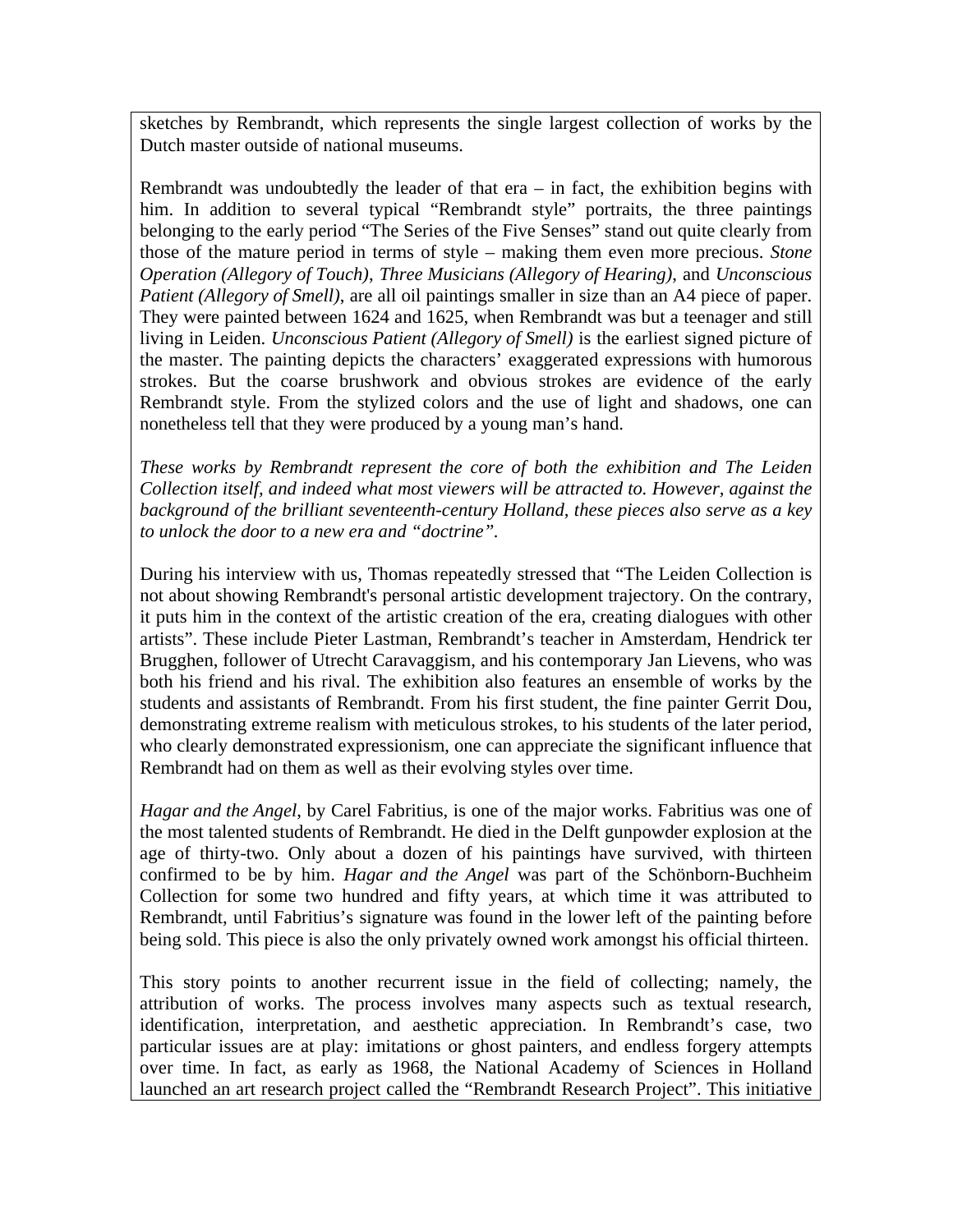was originally intended to systematically collect, collate, study, and identify the works by painters of the Dutch Golden Age, in order to provide a reliable standard of judgment for the entire art and cultural market. However, the plan did not achieve its intended results and instead created great anxiety in the art market. The early 20th century art historian Hofstede de Groot estimated that there were about 1,000 works by Rembrandt around, but given the progress of the Rembrandt Research Project, scholars had first reduced this number to 700, later to 630, and then 420… A survey report would be published every year, in order to update the number of so-called "authentic" Rembrandts.

A study by American historian Svetlana Alpers somehow managed to put an end to this anxiety. The real issue behind the problem of attribution appeared to be the "Art Production System", which in Rembrandt's case was his sizable studio filled with students and assistants. In fact many of his works were mostly painted by these individuals, while the critical details, such as the faces and hands, were finished by the master himself. This was a common practice for many artists across Europe. Led by Rembrandt, his studio students and followers effectively formed a group whose collective artistic achievements represent the "Dutch Golden Age".

The Leiden Collection is usually very conservative when it comes to authenticating works. "Because the market pays close attention to Rembrandt and because there is a lot of noise. We always remain calm, but at the same time will have great faith in our professional judgment." Thomas talked to us about the controversy surrounding *Study of a Woman in a White Cap*, which is the first Rembrandt ever acquired by The Leiden Collection. It is not a formal portrait, but a study of light and shadows on an old woman's expressive face. In 2006, when the painting appeared in the art market, it caused a lot of controversy. There were some doubts as to its authenticity as a "real" Rembrandt. Because the layer of paint on the surface appeared more complex, The Leiden Collection and the identification teams thought that this was a thin layer painted by one of Rembrandt's students. After consultation, they removed the surface paint, restored the painting underneath, and ultimately identified the work to be an original Rembrandt. Rembrandt must have used the complex "wet painting" method, and finished the piece within a day. This particular method helps make the characters look more realistic. But its use also made the preservation of the painting more difficult than the usual wood panel or cloth oil paint – which is possibly why the painting was covered later on.

In this exhibition, the National Museum of China presents the whole embodiment of Dutch paintings from 1620 to 1690 – from Rembrandt to the "fine painters", to Vermeer; from the Bible, ancient myths, fables and historical paintings, to genre paintings and portraits, This corresponds to the era when, for the first time, people felt that art was close to their lives and could be "understood" by most. This particular point is probably one of the most prominent features of Dutch Golden Age art, in contrast to other European classical arts.

*An Alternative Storyline to "Successful Collecting"*

Neither inherited through several generations, nor constituting some mythical collection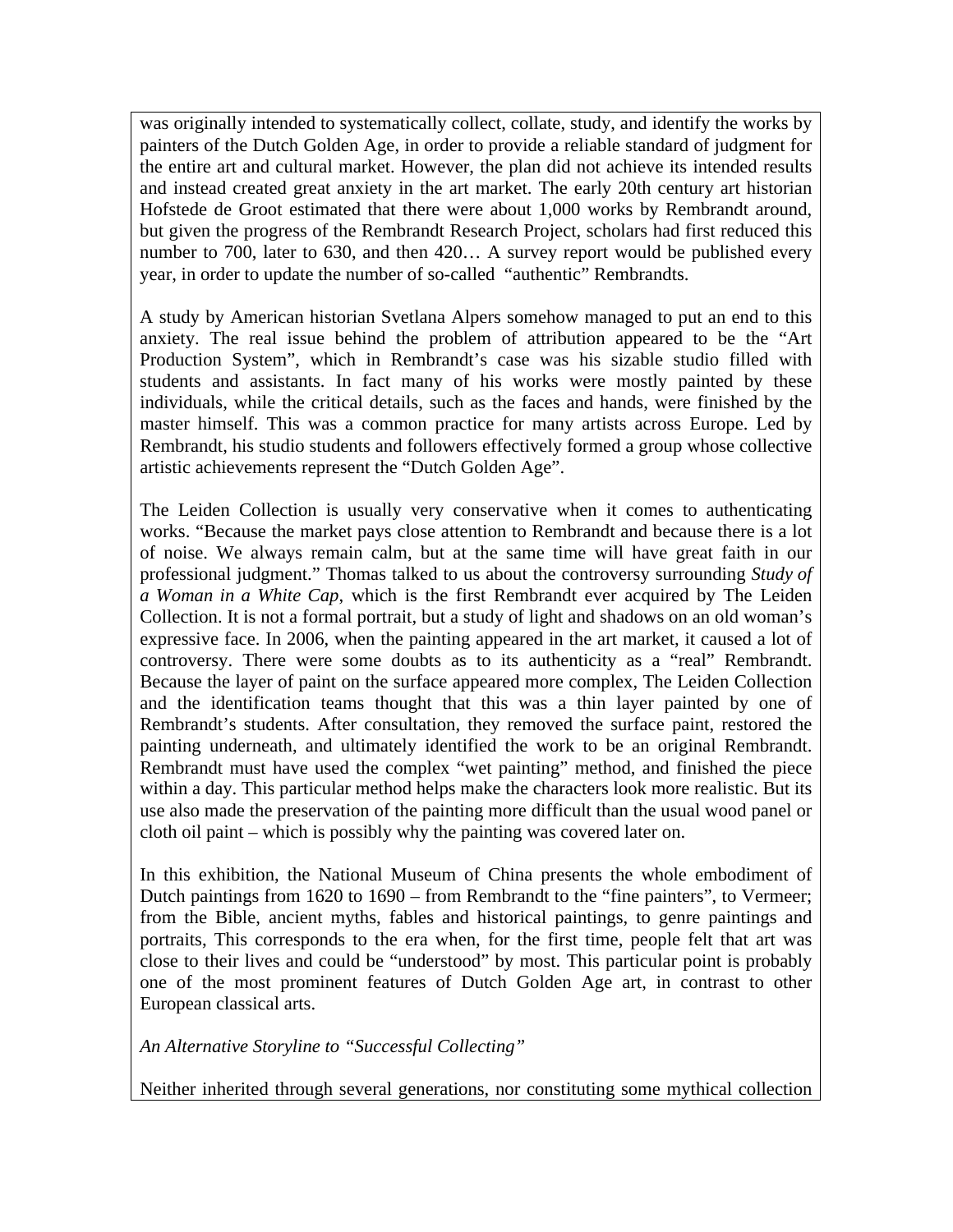assembled via impossibly high bidding prices, this collection of such scale and quality only took The Leiden Collection fourteen years to come together. It can also be regarded as an alternative storyline to "successful collecting".

Leiden was the Dutch city where Rembrandt was born and started his early years as a painter. Thomas told us that his love story with Rembrandt began as a child. But he then went to Switzerland and later Oxford in the United Kingdom to pursue his studies. Through to his doctorate in history, Kaplan's areas of expertise and Dutch paintings never really crossed. In 1993, he started investing in minerals mining and accumulated a colossal wealth. Despite his love for art, he never thought of becoming a collector. One of the biggest reasons for that was his assumption that all of his favorite works of art  $$ masterpieces from the Northern Baroque art Golden Age – were already owned by museums. By chance, he was surprised to learn from his friend Sir Norman Rosenthal that his favorite paintings, especially the famous Rembrandt works, actually could still be purchased.

In 2003, Thomas and his wife Daphne created The Leiden Collection, officially entering the art-collecting field. The first few paintings that they purchased were by Gerrit Dou and his followers. In 2006, they started buying works by Rembrandt; namely, *Young Lion Resting* and *The Study of Woman in a White Cap*. From then onwards, the couple started their frantic journey of Rembrandt collecting, and bought almost all the works by Rembrandt available on the market in recent years.

*"Once I'm in, I'm all in." Thomas used "all-in" to refer to his collecting. One can feel*  his passion for art, which is the driving force behind the expansion of The Leiden *Collection.*

In 2007, Thomas sold all of his major holdings to invest more capital and energy into collecting works of art. In the following years, the couple focused on the works of the Old Testament and the traditional narrative works. Fortunately, they did not become the victims of the 2008 financial crisis, but rather the beneficiaries. Thomas talked about the shock that the economic crisis brought to the collecting world, declaring: "In order to survive these economic difficulties, many collectors offloaded some of their collections at relatively low prices in order to maintain cash flow. We had just finished some capital conversion before the crisis, which enabled us to acquire many desired paintings during a significant market downturn. We were rather fortunate in that." The small painting by Vermeer was acquired in 2008, together with *Self-Portrait with Shaded Eyes* by Rembrandt. The two paintings would have been dazzling even in a national museum collection.

With such a collection in hand, the couple nevertheless remains very different from other collectors who have built their own museums or hung their paintings in private spaces. Thomas mentioned that one could not find the trace of a single piece from the collection in his own house, let alone a Dutch painting on his walls. "How could I have the nerve to live with Rembrandt's paintings every day?" Instead they invented a new model of collecting, known as the "lending library".